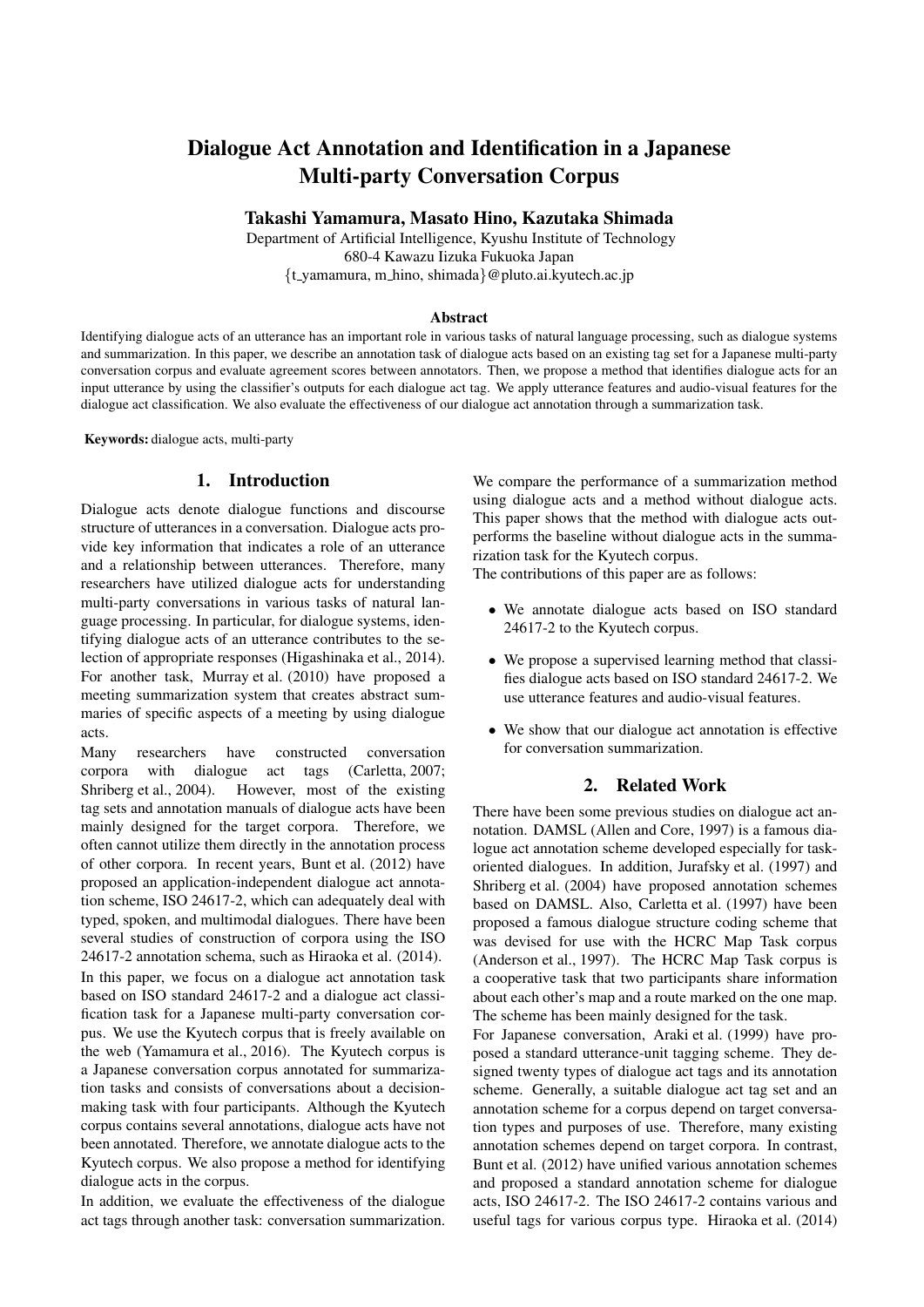have annotated dialogue acts on the basis of ISO standard 24617-2 for a Japanese conversation corpus. The ISO 24617-2 also supports task-oriented conversations. Therefore, we apply the ISO 24617-2 to our tag sets for dialogue act annotation.

The features for dialogue act classification are mainly divided into two categories: utterance features and audio-visual features. Bag-of-words (BOW) is a popular vector representation that describes the occurrence of words within a document. In particular, bag-ofngrams representations contribute to dialogue act classification (Stolcke et al., 2000; Verbree et al., 2006; Tavafi et al., 2013). Many researchers have proposed various utterances features, such as words at the end of utterances (Moldovan et al., 2011), part-of-speech tags (Bangalore et al., 2006), function word n-grams (Omuya et al., 2013), and utterance length (Ferschke et al., 2012; Tavafi et al., 2013). Verbree et al. (2006) and Kim et al. (2010) have reported that dialogue act tags in previous utterances provided an important clue to the dialogue act classification for a current utterance. In real conversations, gesture and speech information have an important role in the communication between speakers. Therefore, audio-visual features are also valuable for dialogue act classification as well as utterance features. Several researchers have proposed some audio-visual features, such as acoustic information of utterances and speech rate (Surendran and Levow, 2006), pose and gesture (Ezen-Can et al., 2015), and facial expression (Boyer et al., 2011). Therefore, we apply utterance features and audio-visual features to dialogue act classification.

## 3. The Kyutech Corpus

We use the Kyutech corpus (Yamamura et al., 2016). The Kyutech corpus contains multi-party conversations with four participants randomly selected from sixteen male students and four female students. The participants pretended managers of a virtual shopping mall in a virtual city and then determined a new restaurant, as an alternative to a closed restaurant, from three candidates. Before the discussion, the participants read a 10-page document including information about the three candidates, the closed restaurant and the existing restaurants in the mall, the city information, statistical information about the shopping mall, and so on. They read the document for 10 minutes, then discussed the candidates for 20 minutes and finally determined one restaurant as a newly-opened restaurant. The Kyutech corpus consists of nine conversations based on four scenarios of which task settings differ from each other.

The transcription rules were based on the construction manual of the Corpus of Spontaneous Japanese (CSJ) by (Maekawa et al., 2000). All utterances in the corpus were separated by 0.2-second interval by the guideline and annotated some tags such as filler, question, and so on. Each utterance was not always sentence-level because it depended on the 0.2-second interval rule. Therefore, other tags were appended to the end of each utterance for sentence-level identification. The corpus consists of 4,509 utterances in nine conversations, with a total of 2,810 sentences.

The Kyutech corpus is developed for summarization tasks and contains the annotations for summarization tasks: topic tags and reference summaries. However, communicative functions are also an important role in multi-party conversation understanding. Therefore, we annotate dialogue acts based on ISO standard 24617-2, which is introduced in the latter section.

## 4. Dialogue Act Annotation

In this section, we explain the dialogue act annotation based on ISO standard 24617-2 for the Kyutech corpus and then report the results.

### 4.1. Annotation unit

We annotate dialogue act tags for each utterance of the nine conversations contained in the Kyutech corpus. Although the original Kyutech corpus divided each utterance by 0.2 second interval, we divide the sentences of the Kyutech corpus into *long utterance-unit*<sup>1</sup> (Den et al., 2010) that is a scheme for annotating utterance-level units in Japanese dialogs. Long utterance-units correspond to basic units of interaction in sharing information between a speaker and a listener. We apply this scheme to the Kyutech corpus. As a result, we obtained 3,302 utterances in long utterance-units.

## 4.2. Tag set

As dialogue act tags, we use the general-purpose functions (GPF) and the dimension-specific communicative functions (DSCF) defined by ISO standard 24617-2. GPF tags are dialogue act tags for utterances with communicative functions for advancing discussion and accomplishing a task. In contrast, DSCF tags focus on interactive features between speakers, such as correcting own utterance or other speaker's utterance and indicating understanding or not. While GPF tags can be annotated with any DSCF tags, two or more GPF tags cannot be assigned together for one utterance.

Although there are various communicative functions in the ISO 24617-2, some communicative functions might not be necessary for the Kyutech corpus. In addition, too many functions for annotation often cause a decrease in the agreement between annotators. Therefore, we performed the preliminary annotation to decide tags for the Kyutech corpus. As a result, we excluded some redundant communicative functions. We also merged some functions with the low agreement in the preliminary annotation. After all, we selected ten GPF tags and nine DSCF tags from the communicative functions of ISO standard 24617-2. In the selection of GPF tags, we adopted the superordinate tags in the GPF tags of ISO standard 24617-2. Moreover, we added two tags to GPF tags and one tag to DSCF tags because we judged them to be necessary for the Kyutech corpus.

Table 1 lists the dialogue act tags in the Kyutech corpus. "Inform" has the three subclass of "Agreement", "Disagreement", and "Answer" in a parent-child relationship. We explain the added tags and the merged tags. "Monologue" is a function for muttering to oneself. "Vague" is used to

<sup>1</sup>http://www.jdri.org/resources/manuals/ uu-doc-2.1.pdf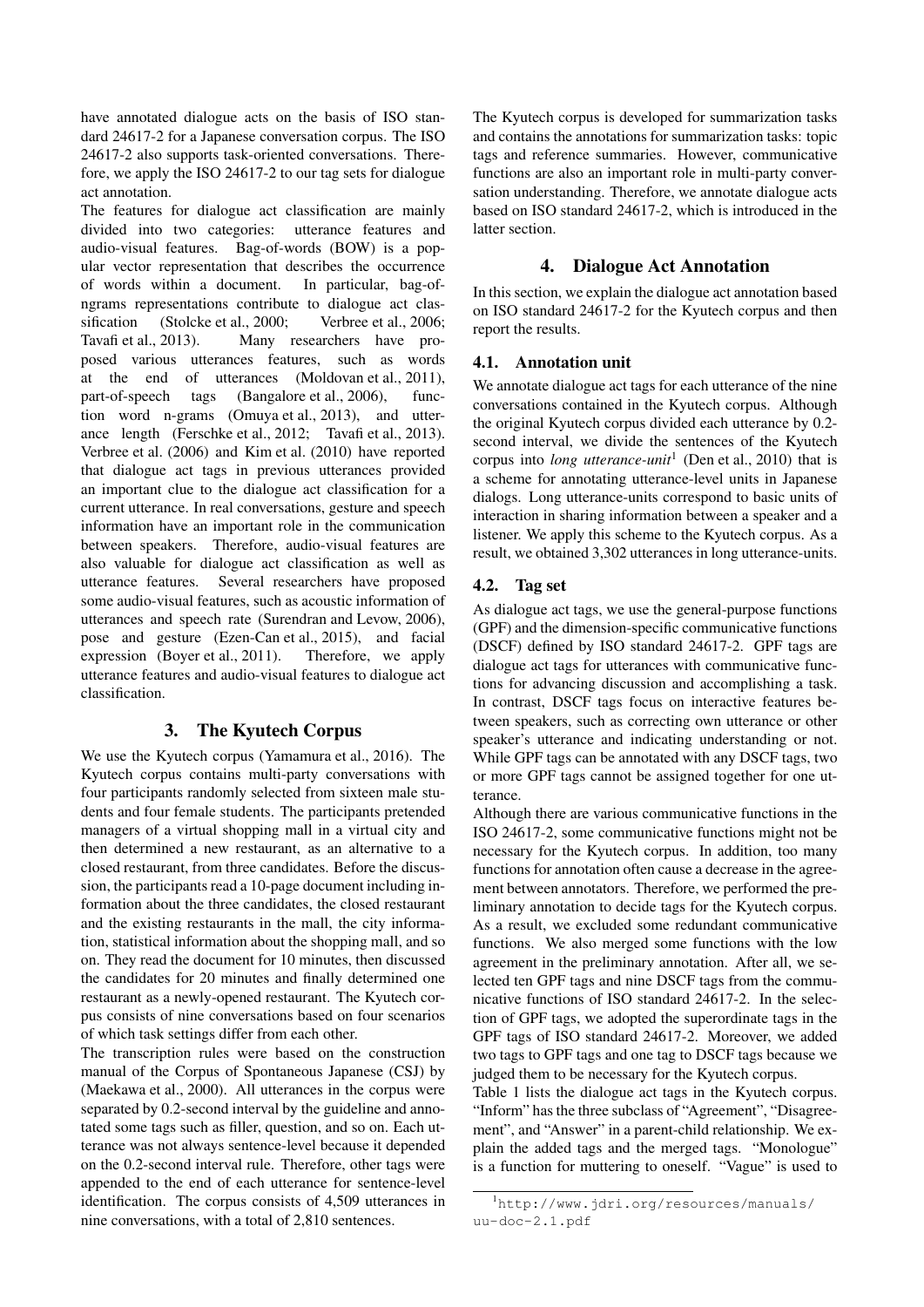|           | Question, Inform, Agreement <sup>†</sup> , Disagreement <sup>†</sup> , Answer <sup>†</sup> , Offer, Suggest, Request, |
|-----------|-----------------------------------------------------------------------------------------------------------------------|
| GPF tags  | Address Suggest, Address Request, Monologue <sup>*</sup> , Vague <sup>*</sup>                                         |
| DSCF tags | Positive Feedback <sup>**</sup> , Negative Feedback <sup>**</sup> , Feedback Elicitation, Stalling, Pausing,          |
|           | Self Correction, Self Completion <sup>*</sup> , Retraction, Completion, Correct Misspeaking                           |

Table 1: GPF tags and DSCF tags in the Kyutech corpus. The dagger (*†*) denotes the subclass for "Inform". The asterisk (*∗*) denotes the added tags. The double asterisk (*∗∗*) denotes the merged tags.

annotate utterances when an annotator cannot judge a tag because the annotator does not understand what a speaker is saying. These tags are independent of other GPF tags.

The ISO 24617-2 contains "Self Correction" tag that is a function of the correction to the previous utterance. We used "Self Correction" tag in the preliminary annotation. However, we found that speakers often corrected own utterances by adding some explanation in the Kyutech corpus. Therefore, we created "Self Completion" tag that is a function for adding some explanation to the previous utterance. We also merged "autoPositive" and "alloPositive" in the DFCS of ISO standard 24617-2, and then defined "Positive Feedback". In the same way, we also defined "Negative Feedback".

#### 4.3. Annotation process

Nine annotators<sup>2</sup> annotate the dialogue act tags for each utterance. We applied three annotators into one conversation. In this process, each annotator selects at most one GPF tag and two DSCF tags; annotators have to annotate at least one tag for each utterance. During the annotation, annotators can check the audio-visual data of the conversations.

#### 4.4. Results and analysis

To evaluate the reliability of the annotation, we computed the inter-annotator agreement about tags. For each conversation, we severally computed the score between two annotators in three annotators. We used two measures: the Dice coefficient and Cohen's Kappa (Carletta, 1996). We used the Dice coefficient because an utterance can be annotated more than one tag in this annotation. We computed the Dice score for each utterance between tags of two annotators and then calculated an overall score for the conversation by averaging them. Table 2 shows the Dice scores between two annotators and the averaged Dice scores for each conversation. The Dice score between two annotators was 0.587 on average. This score shows that two of the three tags are almost the same tags for two annotators. We also computed the Cohen's Kappa that is used in assessing agreement between annotators (Carletta, 1996). When an utterance contains more than one tag, we selected one tag with high agreement between annotators. Specifically, if an annotator annotates "Inform" and "Self Completion" tag and another annotator annotates "Inform" tag, we regard the first annotator's tag as "Inform". Table 3 shows the Kappa scores for each conversation. The Kappa score between two annotators was 0.478 on average. This score is not high. Hence, we need to improve the reliability of the annotation.

|                     | Dice Score  |             |             |       |
|---------------------|-------------|-------------|-------------|-------|
| Conv. ID            | $A_1 - A_2$ | $A_1 - A_3$ | $A_2 - A_3$ | Avg.  |
| 0313_C1             | 0.597       | 0.668       | 0.557       | 0.607 |
| $0320\_C1$          | 0.674       | 0.554       | 0.532       | 0.587 |
| $0320\_C4$          | 0.529       | 0.532       | 0.613       | 0.558 |
| $0323\_C3$          | 0.554       | 0.779       | 0.564       | 0.632 |
| 0326 C1             | 0.588       | 0.563       | 0.518       | 0.556 |
| 0326 C <sub>2</sub> | 0.515       | 0.539       | 0.600       | 0.551 |
| 0326 C <sub>4</sub> | 0.670       | 0.655       | 0.634       | 0.653 |
| 0327 C <sub>2</sub> | 0.562       | 0.533       | 0.597       | 0.564 |
| 0327 C <sub>3</sub> | 0.537       | 0.602       | 0.580       | 0.573 |
| Avg.                | 0.581       | 0.603       | 0.577       | 0.587 |

Table 2: The Dice scores for each conversation.

|                                  | Kappa Score |             |             |       |
|----------------------------------|-------------|-------------|-------------|-------|
| Conv. ID                         | $A_1 - A_2$ | $A_1 - A_3$ | $A_2 - A_3$ | Avg.  |
| 0313 C1                          | 0.460       | 0.450       | 0.594       | 0.501 |
| 0320 <sub>-C1</sub>              | 0.615       | 0.456       | 0.479       | 0.517 |
| 0320 C <sub>4</sub>              | 0.555       | 0.425       | 0.432       | 0.471 |
| $0323 \text{ }C3$                | 0.701       | 0.449       | 0.431       | 0.527 |
| 0326 <sub>-C1</sub>              | 0.426       | 0.489       | 0.463       | 0.459 |
| $0326\_C2$                       | 0.364       | 0.451       | 0.405       | 0.407 |
| $0326\_C4$                       | 0.593       | 0.479       | 0.559       | 0.544 |
| 0327 <sub>-</sub> C <sub>2</sub> | 0.474       | 0.417       | 0.434       | 0.442 |
| 0327 <sub>-</sub> C <sub>3</sub> | 0.406       | 0.432       | 0.474       | 0.438 |
| Avg.                             | 0.510       | 0.450       | 0.475       | 0.478 |

Table 3: The Kappa scores for each conversation.

We analyze tags with the low agreement. As a result, we found the pairs that are frequently annotated different tags between two annotators: ("Positive Feedback", "Agreement"), ("Monologue", "Inform"), and ("Monologue", "Stalling"). These pairs showed a different tendency for annotators to give priority to the tags. To solve this problem, we need to modify our annotation manual.

The pairs of ("Inform", "Answer") and ("Inform", "Agreement") also caused the decrease in agreement. In this situation, the utterance length was generally long. In addition, the utterances contained a reference to other speakers and expressions of an opinion. We instructed annotators to give priority to annotate "Inform" for the situation on the annotation manual because "Inform" is the superclass. However, annotators could not select "Inform" tag. Annotators might not be able to understand the instruction for this situation well. Therefore, we should simplify our annotation manual.

<sup>&</sup>lt;sup>2</sup>Nine Annotators consist of seven male students and two female students.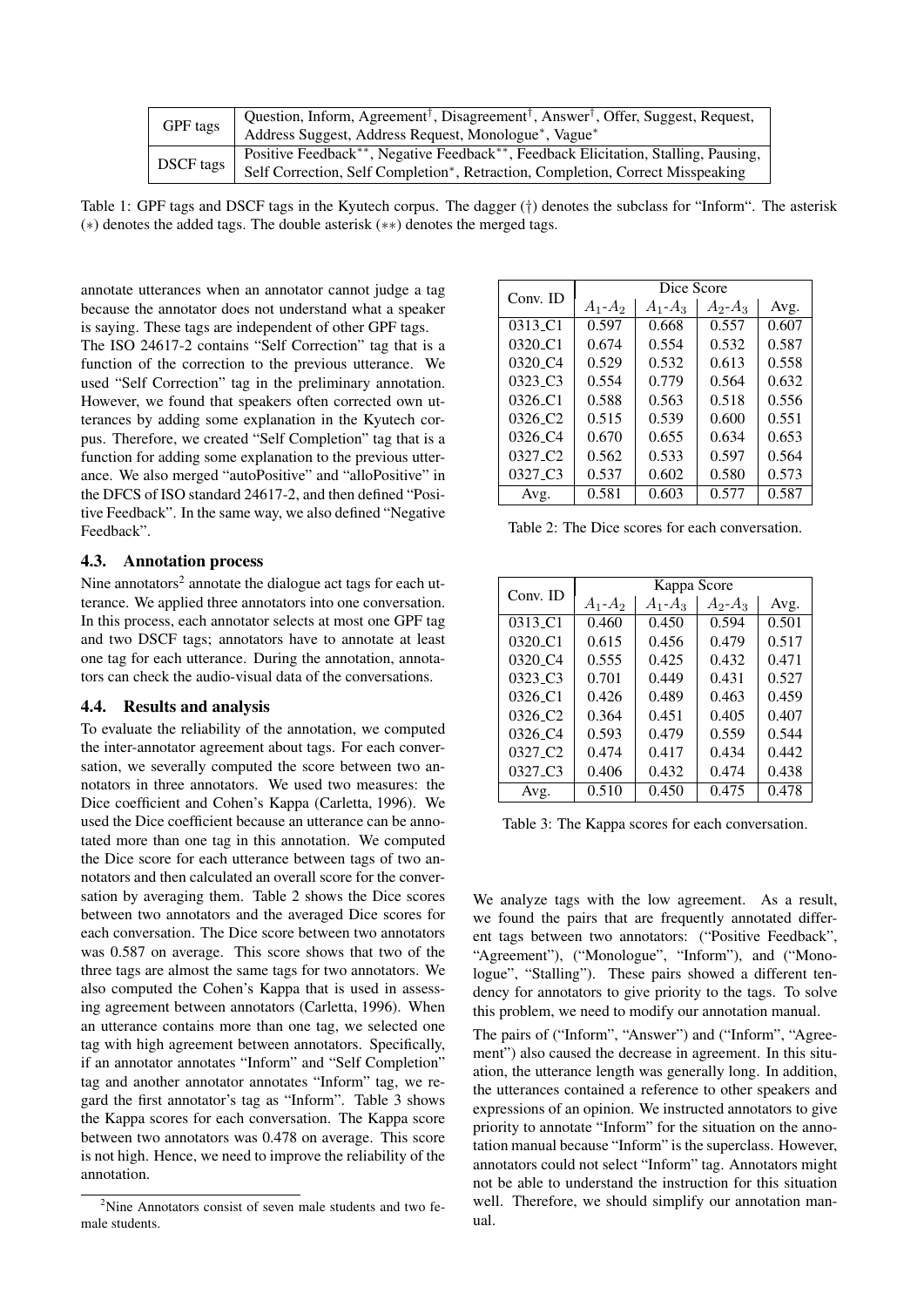| Tag               | Ratio $(\%)$ | Number of tags |  |
|-------------------|--------------|----------------|--|
| Inform            | 43.82        | 1,446          |  |
| Positive Feedback | 18.76        | 619            |  |
| Mismatch          | 6.81         | 225            |  |
| Monologue         | 6.00         | 198            |  |
| Vague             | 5.97         | 197            |  |
| Question          | 5.06         | 167            |  |
| Agreement         | 4.15         | 137            |  |
| Answer            | 3.91         | 129            |  |
| Self Completion   | 3.76         | 124            |  |
| Stalling          | 1.76         | 58             |  |

Table 4: Distribution of tags (the top 10 tags).

### 4.5. Annotation unification

We unify the annotation results by the three annotators for each conversation on the basis of following steps:

- Step:1 If the three annotators annotate the same tag to an utterance, we select the tag as the final tag of the utterance.
- Step:2 If we cannot select a tag in Step1, we select the majority tag (annotated by two annotators) as the final tag of the utterance.
- Step:3 If we cannot select a tag in Step2 and the annotators annotate "Agreement", "Disagreement", or "Answer" tags, we replace them with the superclass "Inform". Then we repeat Step2.
- Step:4 If we cannot select any tag after Step3, we select the new tag, "Mismatch".

Table 4 shows the distribution of the tags in descending order of the number of tags annotated for the Kyutech corpus. As mentioned in Table 4, the sum of "Inform" and "Positive Feedback" accounts for 60% of the total number of tags. The previous studies reported that some tags are unevenly distributed in corpora (Godfrey et al., 1992; Shriberg et al., 2004). For the Kyutech corpus, we obtained the similar result.

The number of "Mismatch" tags was approximately seven percent. The length of the utterances with "Mismatch" was almost short and the utterances contained little information to select a suitable tag. In contrast, some long utterances were also annotated "Mismatch". The annotators could not annotate suitable tags for the utterances because the utterances contained a large amount of information and several tags were considered as candidate tags. Future work should address this issue.

### 5. Dialogue Act Classification

In this section, we explain a dialogue act classification task and a method that estimates a suitable tag of each utterance. In the current annotation, an utterance contains several tags by the unification between the three annotators (in Section 4.5.). In this experiment, we select one tag from unified tags as the correct class of a dialogue act for the



Figure 1: The overview of the classification method.

| ID       | Description                                   |
|----------|-----------------------------------------------|
| $f_1$    | The word n-grams                              |
| $f_2$    | The part-of-speech (POS) n-grams              |
| $f_3$    | The detailed POS n-grams                      |
| $f_4$    | The function word n-grams                     |
| $f_5$    | The POS n-grams of function word              |
| $f_6$    | The detailed POS n-grams of function word     |
| $f_7$    | The three head-word n-grams                   |
| $f_8$    | The three last-word n-grams                   |
| $f_9$    | The number of morphemes                       |
|          | The agreement between the current speaker and |
| $f_{10}$ | the last speaker                              |
| $f_{11}$ | The agreement between the current speaker and |
|          | the next speaker                              |
| $f_{12}$ | The position in topic segments                |
| $f_{13}$ | The previous dialogue act tags                |

Table 5: The utterance features for dialogue act classification.

utterance. Specifically, we give priority to GPF tag if an utterance contains GPF tag and DSCF tags<sup>3</sup>. In the Kyutech corpus, the transcripts contain "*<*laugh*>*" that indicates laughing. As a preprocessing, we excluded utterances with only "*<*laugh*>*". Finally, the number of utterances after the preprocessing is 3,120.

In this paper, we propose a method that estimates the 23 classes consisting of 22 dialogue act tags as mentioned in Section 4.2. and "Mismatch", using Support Vector Machines (SVMs) (Vapnik, 1999). As shown in Figure 1, we apply the SVM classifiers for each class to our method. Our proposed method utilizes each result of the SVMs and outputs the class with the highest reliability as the correct class for an utterance. We use utterance features and audio-visual features.

#### 5.1. Utterance feature

In this section, we explain the utterance features. We use MeCab<sup>4</sup> as a Japanese morphological analyzer and define

<sup>&</sup>lt;sup>3</sup>Our annotation has a possibility of annotating DSCF tags only for an utterance. However, we did not find such a case.

<sup>4</sup>http://taku910.github.io/mecab/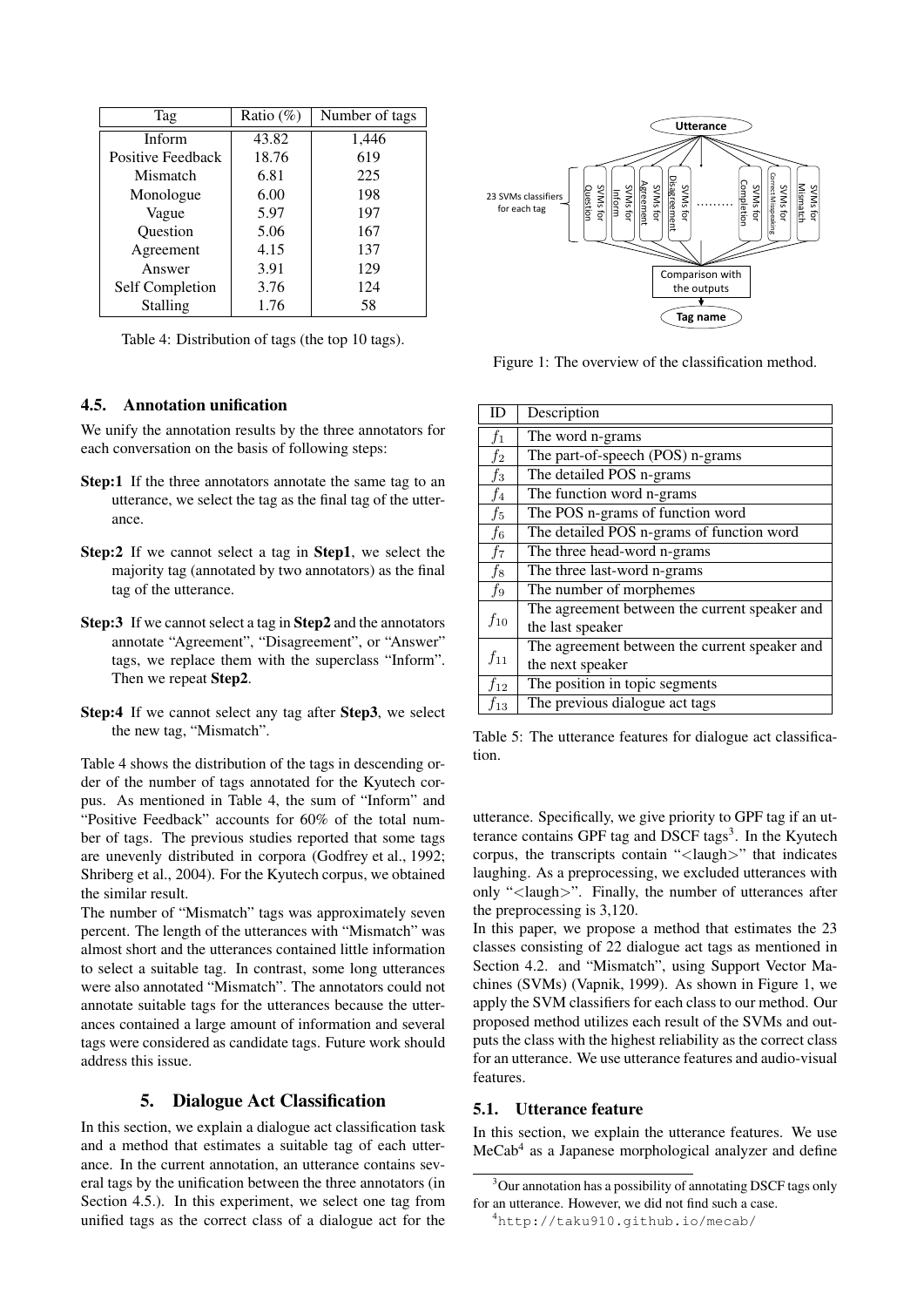the stopwords as the words that appear only once in training data. Table 5 lists our features and the descriptions. We adopt the bag-of-ngrams representation<sup>5</sup> described in Section 2. We introduce other n-grams representations, such as part-of-speech (POS) and function words. We use the two POS features: the simple POS information such as "noun" and "verb" and the more detailed POS information such as "proper noun" and "quantity". O'Shea et al. (2010) have been reported that function words are more useful to characterize dialogue acts than content words. Therefore, we utilize the n-grams focused on function words. We replaced all content words with the token "*∗*", and then obtained the n-grams of function words.

Next, we describe the other features. We assume that the speaker switching information is valuable because some dialogue acts relate to information exchange between speakers, such as "Inform" and "Suggest". Therefore, we use the speaker switching information for the previous speaker or the following speaker. We also focus on the topic information. The Kyutech corpus contains the three topic tags for each utterance: one main tag and two additional tags. In the Kyutech corpus, the same tags often continue across several utterances, and we call it the topic segment in this paper. We believe that the utterance position in topic segments provides a clue to dialogue act classification. This is because it is possible to capture the relation with the previous utterance. For example, it is considered that "Agreement" and "Positive Feedback" tend to occur in the same topic sequence. In contrast, "Question" and "Suggest" tend to change the current topic and cause a new topic. Therefore, we apply the utterance position in topic segments to our method. We also utilize the dialogue act tags of the previous utterances as the feature. According to the results of the preliminary experiment, we set the number of previous utterances to four.

#### 5.2. Audio-visual feature

We propose the audio-visual features obtained by the audiovisual data for the conversations. In this paper, we extract the acoustic information and the body pose information from the audio-visual data and apply them to our method. Table 6 lists the audio-visual features and the descriptions. First, we explain the acoustic features. Pitch is a fundamental frequency that is a basic acoustic feature of speech. Power denotes a sound power level of an utterance. We consider that the audio information is useful because it captures some information not obtained in the features. For example, the meaning of the word "Okay" depends on the pitch at the end of the word. If the pitch at the end of the word is raised, the word means the confirmation of understanding for other speakers. In the case of lowering of the pitch, the word generally means a favorable answer for other speakers. For these reasons, we introduce the pitch features and the power features as the acoustic information. We compute the pitch and power values of the 60-msec interval for an utterance by using wavesufer<sup>6</sup>. We use the average, standard deviation, maximum, and minimum values of pitch

| ID       | Description                                             |
|----------|---------------------------------------------------------|
| $f_{14}$ | The pitch                                               |
| $f_{15}$ | The variation in pitch changes between intervals        |
| $f_{16}$ | The distribution of pitch                               |
|          | The ratio of two pitch values in the last two           |
| $f_{17}$ | intervals                                               |
| $f_{18}$ | The power                                               |
| $f_{19}$ | The variation in power changes between intervals        |
| $f_{20}$ | The distribution of power                               |
| $f_{21}$ | The ratio of two power values in the last two intervals |
| $f_{22}$ | The speech rate                                         |
| $f_{23}$ | The time interval between current and previous          |
|          | utterances                                              |
| $f_{24}$ | The moving distance of the speaker's head               |
| $f_{25}$ | The shoulder angle                                      |
| $f_{26}$ | The ratio of two average speaker's shoulder             |
|          | angles during utterance and whole conversation.         |
|          | The shoulder widths (distances between one and          |
| $f_{27}$ | another shoulder points)                                |
|          | The ratio of the two average shoulder widths in         |
| $f_{28}$ | the utterance and in the whole conversation.            |

Table 6: The audio-visual features for dialogue act classification.

and power values. To capture intonations at the end of utterances, we also use the distribution of pitch and power values and the ratio of pitch and power values in the last two 200-msec intervals. Dialogue acts are considered to be related to time information. This is because speakers tend to need more time for speaking with complicated dialogue acts like "Question" and "Inform" than speaking utterances with simple dialogue acts like "Agreement". As the other acoustic features, we introduce the speech rate and the time interval between a current utterance and its previous utterance.

Next, we explain the body pose features. Head nods and head shakes are gestures that indicate agreement and disagreement respectively. Therefore, we use the moving distances of a nose between frames as the mov-<br>ing distances of the speaker's head. We obtain the ing distances of the speaker's head. body pose information of speakers by using OpenPose (Cao et al., 2017; Simon et al., 2017; Wei et al., 2016). In addition, we focus on the shoulder motions of speakers. Ezen-Can et al. (2015) have utilized the one-hand-to-face feature for dialogue act classification. We consider that the shoulder angles and widths are captured from speaker's positions for other speakers. Therefore, we apply the shoulder angles and widths to our method.

#### 5.3. Experiment for dialogue act classification

We evaluated our method on the Kyutech corpus with ninefold cross-validation for the nine conversations. In other words, we evaluated one test conversation with the model that was generated from the other conversations and repeated this process for all conversations. In this experiment, we first investigated the best combination of the utterance features and defined the model with the features as the base-

 $5$ We use the three types of n-grams for each n-gram feature: uni-gram, bi-gram, and tri-gram.

<sup>6</sup>http://www.speech.kth.se/wavesurfer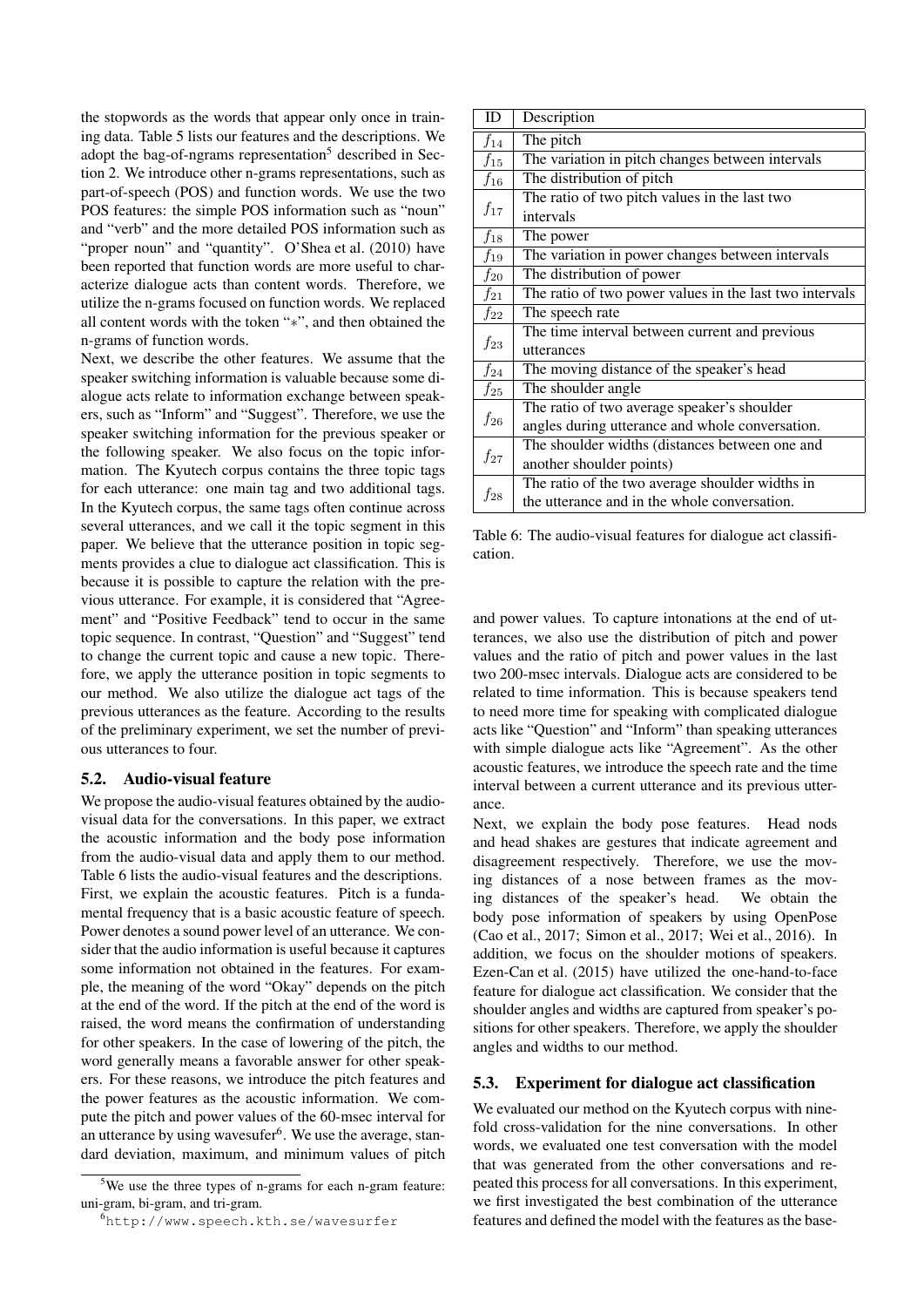| Feature                                 | Macro Avg. | Micro Avg. |
|-----------------------------------------|------------|------------|
| <b>Base</b>                             | 63.99      | 63.72      |
| + Pitch $(f_{14-17})$                   | 64.03      | 63.69      |
| + Power $(f_{18-21})$                   | 63.93      | 63.62      |
| + Speech rate $(f_{22})$                | 64.07      | 63.81      |
| + Time interval $(f_{23})$              | 63.89      | 63.72      |
| + Head $(f_{24})$                       | 63.80      | 63.72      |
| $\overline{+}$ Shoulder ( $f_{25-28}$ ) | 63.72      | 63.49      |
| $+$ All                                 | 63.91      | 63.59      |
| + Best                                  | 64.50      | 64.17      |

Table 7: Micro and macro-averaged accuracy of the nine conversations.

| Conv. ID                         | # of utterances | # of important utterances |
|----------------------------------|-----------------|---------------------------|
| 0313 <sub>-C1</sub>              | 759             | 240                       |
| 0320 <sub>_C1</sub>              | 505             | 124                       |
| 0326 <sub>-C1</sub>              | 502             | 76                        |
| 0326 <sub>-</sub> C <sub>2</sub> | 566             | 160                       |
| 0327 <sub>-</sub> C <sub>2</sub> | 284             | 52                        |
| 0323 <sub>-C3</sub>              | 324             | 102                       |
| 0327 <sub>-C3</sub>              | 445             | 118                       |
| 0320 <sub>-C4</sub>              | 637             | 69                        |
| 0326 <sub>-C4</sub>              | 487             | 98                        |

Table 8: The number of utterances and important utterances of each conversation in the Kyutech corpus.

line. Then, we added each audio-visual feature to the baseline and evaluated them. Table 7 shows micro-averaged accuracy and macro-averaged accuracy of the nine conversations.

In Table 7, "Base" is the best combination of the utterance features  $(f_1, f_3, f_7, f_8, f_{10}$ , and  $f_{13}$ ). "All" denotes all audio-visual features with "Base". "Best" denotes the best combination of the audio-visual features  $(f_{14}, f_{15}, f_{19}, f_{22},$ and  $f_{24}$ ) with "Base". Although each audio-visual feature was not always effective, we found that some combinations of the audio features contributed to the improvement of the accuracy. In contrast, the models with the body pose features did not work well on the whole. Since the speakers of the Kyutech corpus were talking on the conversation, the speaker's poses were almost unchanged. In this work, we focused on the body pose information during speaking only. However, head nods and head shakes could occur before and after speaking. In our future work, we analyze the speaker's motions in the overall conversation more deeply.

## 6. Contribution of Dialogue Act for Other Task

One of the main purposes of this study is dialogue act annotation for a multi-party conversation corpus because dialogue acts are useful for conversation understanding. We expect that our dialogue act annotation also contributes to other tasks. Since the Kyutech corpus is annotated for a summarization task, we evaluate the effectiveness of the dialogue act tags through the extractive summarization task. Yamamura and Shimada (2018) have annotated the extractive summaries for the Kyutech corpus. They annotated whether each utterance is important or not for the conversation and defined the important utterances as the extractive summaries for each conversation. Table 8 shows the number of utterances and important utterances of each conversation in the Kyutech corpus. They proposed an extractive summarization method using Conditional Random Fields (Lafferty et al., 2001). We consider that dialogue acts are valuable for extractive summarization. This is because the utterances with "Question" and "Inform" tags are considered to be essential utterance for understanding the conversation. Therefore, we apply our dialogue acts to the summarization method.

We used the summarization method in

(Yamamura and Shimada, 2018). They applied the several features to the summarization method. In addition to these features, we applied the dialogue act feature using dialogue act tags of utterances to the method. We evaluate the original method and the method with our dialogue act feature. The following are the feature names and the descriptions used in this experiment:

- *•* Features in (Yamamura and Shimada, 2018)
	- Normalized utterance position: The utterance numbers normalized by the total number of utterances in the conversation.
	- Speaker information: The ranking of the number of utterances for each speaker.
	- Topic Tag: The three topic tags for each utterance.
	- Length: The number of morphemes.
	- Utterance timing: The time difference between the start times of the current utterance and the previous utterance.
- *•* Our additional feature
	- Dialogue act: The unified dialogue act tag as mentioned in Section 5.

Since the extractive summaries are annotated to the original utterance-units and the dialogue act tags are annotated to the long utterance-units, we annotate the dialogue act tags to the original utterance-units. We divide the long utterance-units into the original utterance-units while we keep the dialogue act tags of the long utterance-units.

We evaluated the original method and our method with nine-fold cross-validation for the nine conversations. We also investigated some combination patterns of the features on both methods. We computed the precision, recall rates, and F-measure for each conversation and took an average of the overall scores (macro-averaging).

Table 9 shows the experimental result. We found that our method was best among the models with the dialogue act feature when we use all the features except for the feature of speaker information. The scores of our method were slightly higher than the scores of the original method on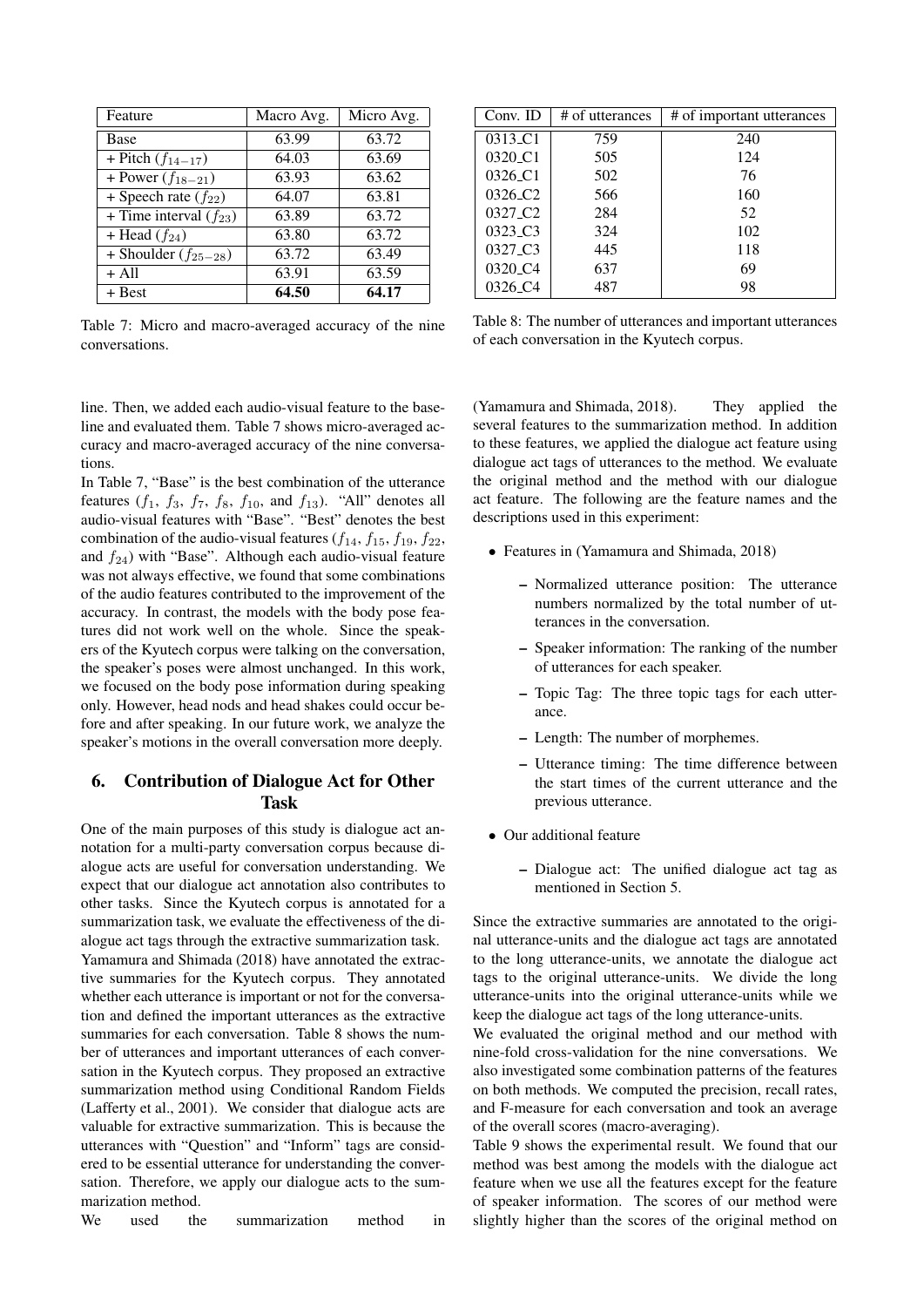|                             | Precision | <b>Recall</b> | F-measure |
|-----------------------------|-----------|---------------|-----------|
| Yamamura and Shimada (2018) | 0.411     | 0.294         | 0.326     |
| Our method                  | 0.465     | 0.303         | 0.354     |

Table 9: Macro-averaged precision, recall, and F-measure scores.

all criteria. In particular, our method contributed to the improvement of the precision and the F-measure score. Although we tested for statistical significance in all scores for each criteria using a paired t-test, there was no significant difference. We focus on analyzing the effectiveness of dialogue acts more deeply in future work.

## 7. Conclusions

In this paper, we explained the annotation task of dialogue acts for a Japanese multi-party conversation corpus. We defined the 23 dialogue act tags based on ISO standard 24617- 2. The Dice score between the annotators was 0.587 and not sufficient. Therefore, we need to improve an agreement in the dialogue act annotation and address this issue by revising our annotation manual in future work.

In this work, we examined the models with the audio-visual features for dialogue act classification. As a result, we obtained 64.5 percent of the accuracy on the best model. Future work will mainly focus on the relationship between the other audio-visual information and dialogue acts. We also need to apply other approaches, such as neural networkbased approaches (Ortga and Vu, 2017) and unsupervised approaches (Jo et al., 2017).

We also evaluated the effectiveness of the dialogue act tags through a conversation summarization task. As a result, the performance of our method with dialogue acts was slightly higher than that of the method without dialogue acts in the summarization task for the Kyutech corpus. Future work analyzes the effectiveness of dialogue acts more deeply and evaluate the effectiveness of dialogue acts for other tasks.

## Acknowledgements

This work was supported by JSPS KAKENHI Grant Number 17H01840.

#### References

- Allen, J. and Core, M. (1997). Draft of DAMSL: Dialog act markup in several layers.
- Anderson, A. H., Bader, M., Bard, E. G., Boyle, E., Doherty, G., Garrod, S., Isard, S., Kowtko, J., McAllister, J., Miller, J., Sotillo, C., Thompson, H., and Weinert, R. (1997). The HCRC map task corpus. *Language and Speech*, 34(4):351–366.
- Araki, M., Itoh, T., Kumagai, T., and Ishizaki, M. (1999). Proposal of a standard utterance-unit tagging scheme. *Journal of Japanese Society for Artificial Intelligence (In Japanese)*, 14(2):251–260.
- Bangalore, S., Fabbrizio, G. D., and Stent, A. (2006). Learning the structure of task-driven human-human dialogues. In *Proceedings of the 21st International Conference on Computational Linguistics and the 44th annual meeting of the Association for Computational Linguistics*, pages 201–208.
- Boyer, K. E., Grafsgaard, J. F., Ha, E. Y., Phillips, R., and Lester, J. C. (2011). An affect-enriched dialogue act classification model for task-oriented dialogue. In *Proceedings of the 49th Annual Meeting of the Association for Computational Linguistics (ACL 2011)*.
- Bunt, H., Alexandersson, J., Choe, J.-W., Fang, A. C., Hosida, K., Petukhova, V., Porescu-Belis, A., and Trauim, D. (2012). ISO 24617-2: A semantically-based standard for dialogue annotation. In *Proceedings of the 8th International Conference on Language Resources and Evaluation (LREC 2012)*, pages 430–437.
- Cao, Z., Simon, T., Wei, S.-E., and Sheikh, Y. (2017). Realtime multi-person 2d pose estimation using part affinity fields. In *CVPR*.
- Carletta, J., Isard, S., Doherty-Sneddon, G., Isard, A., Kowtko, J. C., and Anderson, A. H. (1997). The reliability of a dialogue structure coding scheme. *Computational Linguistics*, 23(1):13–32.
- Carletta, J. (1996). Assessing agreement on classification tasks: the kappa statistic. In *Computational Linguistics*, volume 22, pages 249–254.
- Carletta, J. (2007). Unleashing the killer corpus: experiences in creating the multi-everything AMI meeting corpus. *Language Resources and Evaluation*, 41(2):181– 190.
- Den, Y., Koiso, H., Maruyama, T., Maekawa, K., Takanashi, K., Enomoto, M., and Yoshida, N. (2010). Two-level annotation of utterance-units in Japanese dialogs: An empirically emerged scheme. In *Proceedings of the 7th International Conference on Language Resources and Evaluation (LREC 2010)*, pages 1483–1486.
- Ezen-Can, A., Grafsgaard, J. F., Lester, J. C., and Boyer, K. E. (2015). Classifying student dialogue acts with multimodal learning analytics. In *Proceedings of the 5th International Conference on Learning Analytics and Knowledge*.
- Ferschke, O., Gurevych, I., and Chebotar, Y. (2012). Behind the article: Recognition dialogue acts in Wikipedia talk page. In *Proceedings of the 13th Conference of the European Chapter of the Association for Computational Linguistics (EACL 2012)*, pages 777–786.
- Godfrey, J. J., Holliman, E. C., and McDaniel, J. (1992). SWITCHBOARD: Telephone speech corpus for research and development. In *Proceedings of the IEEE International Conference on Acoustics, Speech, and Signal Processing (IEEE-ICASSP 1992)*, volume 1, pages 517–520.
- Higashinaka, R., Imamura, K., Meguro, T., Miyazaki, C., Kobayashi, N., Sugiyama, H., Hirano, T., Makino, T., and Matsuo, Y. (2014). Towards an open-domain conversational system fully based on natural language processing. In *Proceedings of the 25th International Conference on Computational Linguistics (COLING 2014)*,